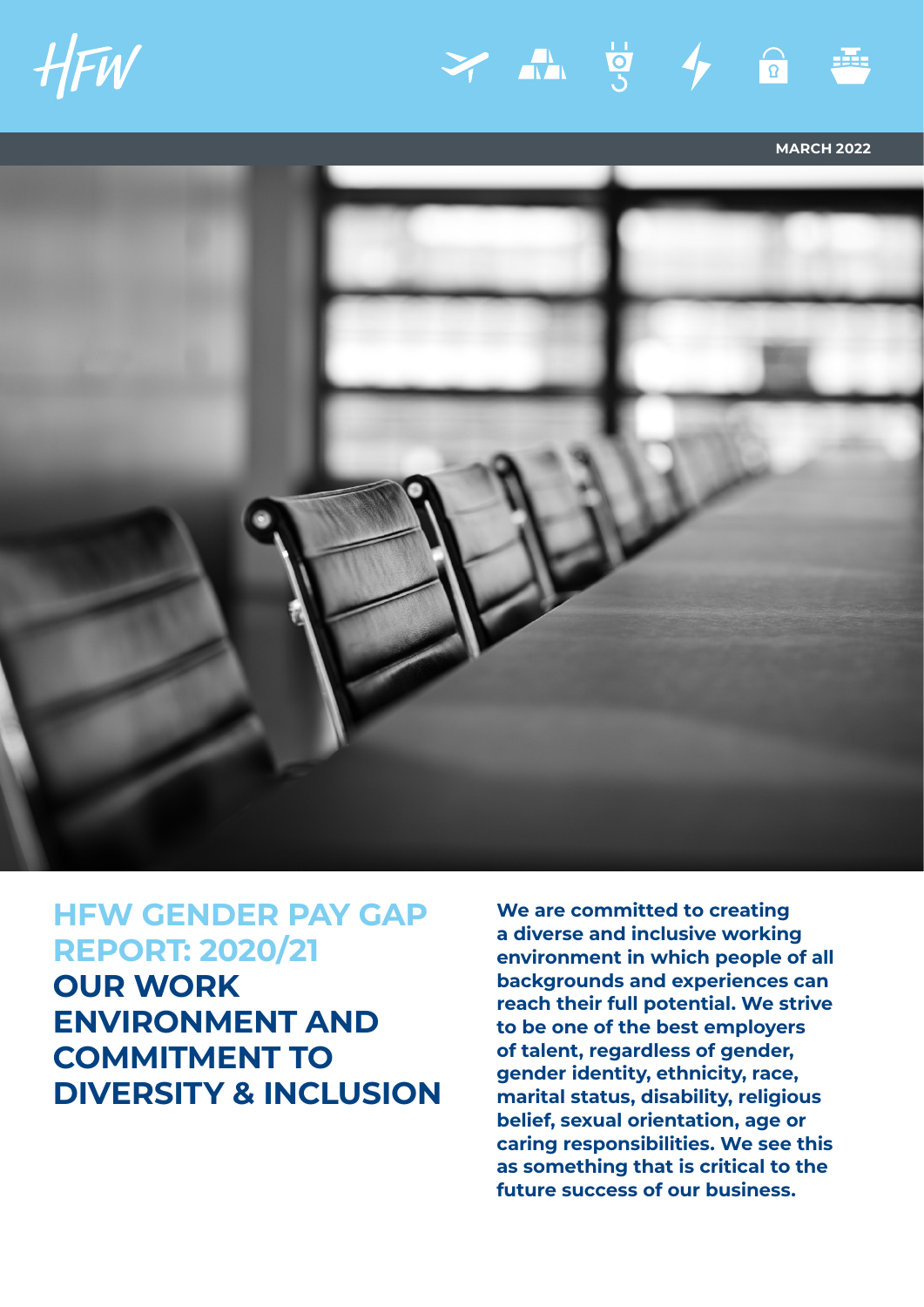# **"In 2020 we launched a new gender equality strategy for the firm, backed by a series of ambitious targets."**

We are committed to creating a diverse and inclusive working environment in which people of all backgrounds and experiences can reach their full potential. We strive to be one of the best employers of talent, regardless of gender, gender identity, ethnicity, race, marital status, disability, religious belief, sexual orientation, age or caring responsibilities. We see this as something that is critical to the future success of our business.

As in our previous Gender Pay Gap reports, we have again chosen to report significantly more detailed data than is required in order to provide a full and frank assessment of our performance. That includes data on our self-employed partners, as well as our global gender pay gap data.

Increasing the representation of women within law firm partnerships has been a long running issue for the entire legal industry. It is one that we are tackling, and we are making progress.

Since we published our first Gender Pay Gap Report in 2016/17, the percentage of female partners at the firm globally has gone from 11% to 16%.

Women currently account for 33% of our Business Services heads and 44% of our Legal Director and Of Counsel roles, which offer our lawyers either an alternative career path or a stepping stone to partnership.

Women also account for almost 90% of participants in our Associate Leadership Programme – our development initiative for those focused on securing a more senior role within the firm. Women have accounted for 42% of all ALP participants since it was launched in 2017.

We now have three female members of our global Management Board, with our Global Head of Construction, Carolyn Chudleigh, serving as the Board's dedicated equality representative.

But we acknowledge that we have much more work to do. As such, in 2020 we launched a new gender equality strategy for the firm, backed by a series of ambitious targets that include women accounting for at least 40% of all lateral hires and internal promotions over the following three years. We commit to full transparency in reporting our progress towards these goals.

Our new strategy is based on seven core principles for gender equality, which form the foundation of gender action plans that have been adopted by each of our six global industry groups: Aerospace, Commodities, Construction, Energy and Resources, Insurance, and Shipping. They are:

- **•** Each pitch team to include female and male representation.
- **•** Each matter team to include female and male representation.

(If these two points aren't achievable at any point due to our mix of lawyers and team members, we will look to training and development programmes to upskill where necessary.)

- **•** Women and men within matter teams to be given fair opportunity to participate in tasks.
- **•** Clearly identify and put in place plans to support top female and male talent in preparation for promotion, and at the same time work towards the firm's Partner and Legal Director 2023 target.
- **•** Actively include women candidates for role recruitment – including lateral Partners and Legal Directors.
- **•** Each major marketing event to consider suitability for women and men to be able to participate and the need for gender-balanced panels.
- **•** Each industry group to identify an equality champion or champions, to work with group management and Partners to achieve the above KPIs.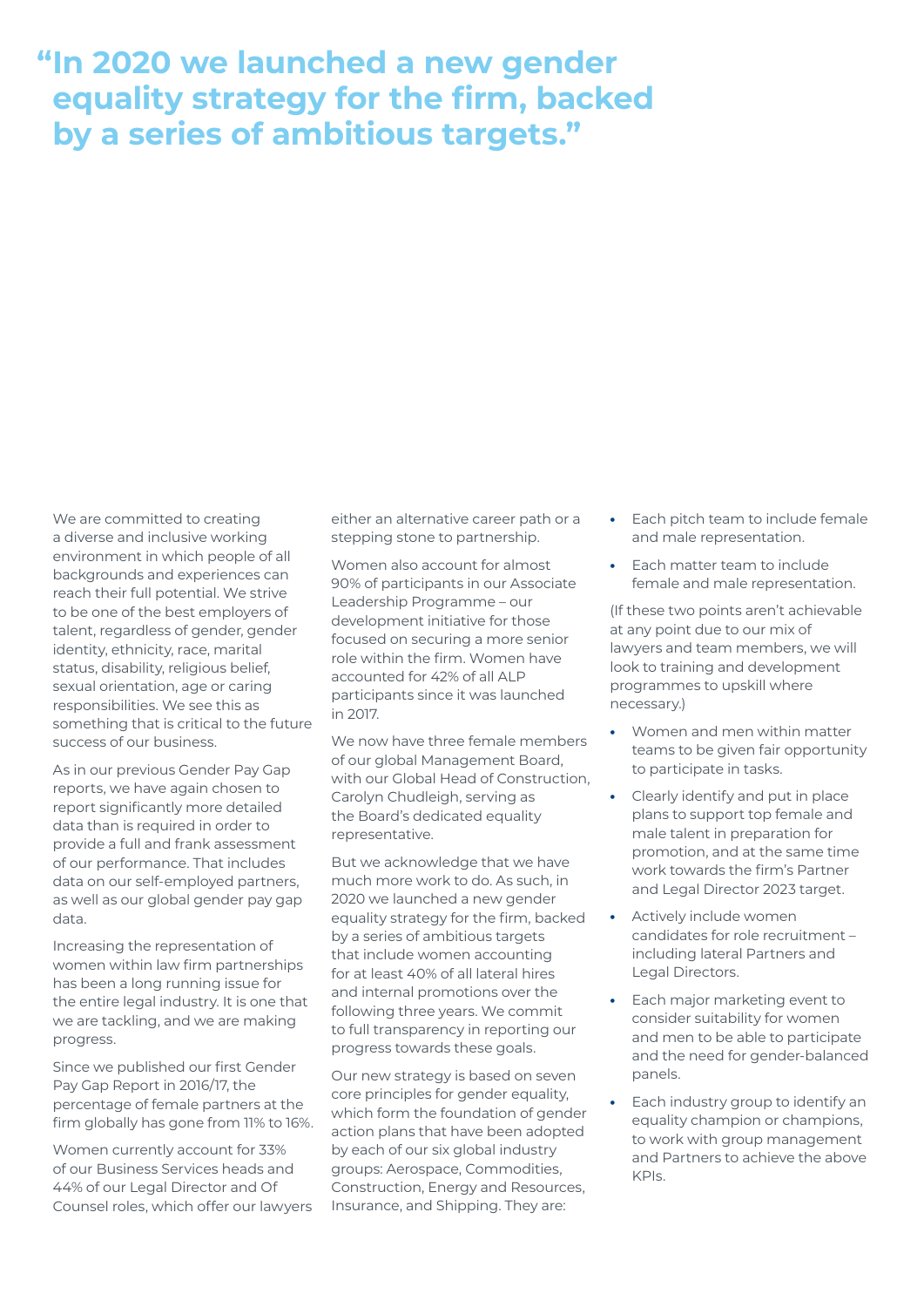

Here are some of the other ways in which we are actively seeking to improve gender diversity at the firm:

- **•** The firm operates a transparent recruitment and promotion process based on clear criteria that are communicated to all candidates on application. Our HR team use tools such as interview guides, interviewer training, post-application feedback, and assessment based on competence and technical ability, to ensure that these processes do not unintentionally limit opportunities for women. Globally, 56% of our Associates and Senior Associates are women, which shows we have a strong pipeline of female talent.
- **•** We aim for gender balance among the participants in our annual Associate Leadership Programme – our development programme for those seeking promotion to Partner or Legal Director.
- **•** We use Talent Mapping reviewing all of our staff in relation to their Performance and Potential – to identify and then support our most talented lawyers, female and male.
- **•** We carry out annual reviews of the firm's female and male salary

and bonus data, holding multilayered moderation sessions across groups and offices, to ensure that there is no conscious or unconscious bias.

- **•** We work with our external recruiters to ensure that they are actively identifying female candidates and those from diverse backgrounds for opportunities at HFW.
- **•** Our gender equality network provides an opportunity for male and female colleagues to share their experiences, contribute to the firm's diversity and inclusion initiatives and give feedback on the firm's progress. The network also reviews the firm's policies and processes to ensure that they are inclusive.
- **•** Our MyFamily initiative and parental transition coaching for parents in London supports parents before, during and after parental leave.
- **•** Female colleagues are actively encouraged to develop their external networks, which is key to their development, by engaging with external industry groups such as WISTA (the Women's International Shipping & Trade Association).
- **•** We celebrate International Women's Day and International Men's Day annually and run internal events across the firm's office network to highlight the importance of gender equality.
- **•** We engage as a firm in open discussion around gender and other diversity issues – both internally and with clients.

We continually review our approach to gender equality and diversity and inclusion more broadly – in order to identify further actions that will help bring about meaningful and lasting change.

**JEREMY SHEBSON** Managing Partner

**CORRIN KAYE** Global HR Director

**CAROLYN CHUDLEIGH** Management Board Equality Representative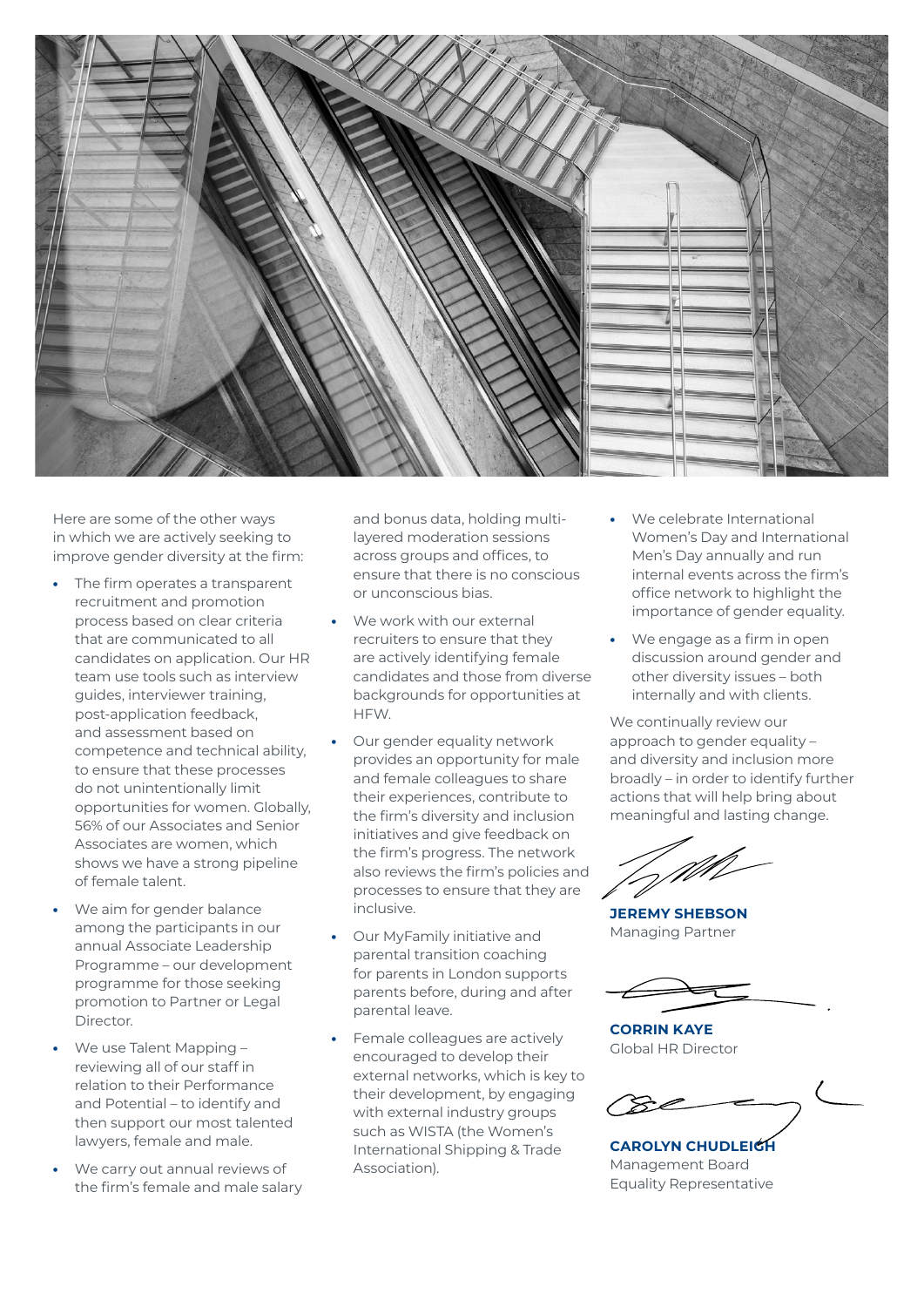# **Gender pay and bonus data**

The following data shows the difference in average hourly pay and average bonus pay of male and female employees in the UK during the 12 months to 5 April 2021.

The 'mean' is the 'average'. In this case, it was calculated by adding up all of the individual pay and bonuses, and dividing that total by the number of employees. The 'median' is the 'middle' value if all individual hourly or bonus pay data was listed in numerical order.

A positive figure means that men are paid more on average than women. A negative figure means that women are paid more on average than men. The higher the figure, the greater the difference.

Each set of data is followed by a brief explanation. For more context, see the introductory overview ("Our Work Environment and Commitment to Diversity and Inclusion").

We confirm that the following data is accurate.

### **All Staff:**

|                   |         | <b>Mean</b> | <b>Median</b> |         |  |
|-------------------|---------|-------------|---------------|---------|--|
|                   | 2020/21 | 2019/20     | 2020/21       | 2019/20 |  |
| <b>Hourly Pay</b> | 17.9%   | 20.0%       | 33.0%         | 37.4%   |  |
| <b>Bonus</b>      | 48.8%   | 48.7%       | 67.0%         | $0.0\%$ |  |

This shows that our male employees were paid 17.9% more on average than our female employees in the UK during 2020/21 – down from 20% in 2019/20. (This data excludes partners, who are self-employed and do not receive a salary. Partner data is provided later in this report.)

Our hourly pay and bonus figures continue to be heavily distorted by a significant gender imbalance across our Secretarial Support and Business Services teams. Women account for 96% of our Secretarial Support roles and more than 75% of the most junior roles in Business Services. If you remove Secretarial Support from our all-staff data, the mean hourly pay gap for 2020/21 drops from 17.9% to 9.2% and the median gap drops from 33.0% to 4.0%.

Our median bonus gap, which has moved from 0% to 67%, highlights the danger of viewing gender pay gap figures in isolation. If the median for male bonuses in 2020/21 was moved by just eight places (remember, the median is the 'middle' value if all bonus payments were listed in numerical order), the median bonus gap would have remained at 0%.

### **Proportion of colleagues who receive a bonus:**

|               | 2020/21 | 2019/20 |
|---------------|---------|---------|
| <b>Female</b> | 92.9%   | 88.8%   |
| <b>Male</b>   | 94.1%   | 91.5%   |

This shows a 1.2 percentage point difference in the number of our male and female colleagues in the UK who received a bonus in 2020/21.

Bonuses are based on individual performance, so we would expect some degree of variance in these figures from year to year. We remain confident that men and women have an equal opportunity to participate in and earn a bonus at HFW.

### **Pay quartiles:**

|               | <b>Lower Quartile</b> |         | <b>Lower-Middle</b><br><b>Quartile</b> |         | <b>Upper-Middle</b><br><b>Quartile</b> |         | <b>Upper Quartile</b> |         |
|---------------|-----------------------|---------|----------------------------------------|---------|----------------------------------------|---------|-----------------------|---------|
|               | 2020/21               | 2019/20 | 2020/21                                | 2019/20 | 2020/21                                | 2019/20 | 2020/21               | 2019/20 |
| <b>Female</b> | 73.9%                 | 69.2%   | 60.2%                                  | 64.0%   | 46.0%                                  | 42.9%   | 48.8%                 | 41.1%   |
| <b>Male</b>   | 26.1%                 | 30.8%   | 39.8%                                  | 36.0%   | 54.0%                                  | 57.1%   | 55.2%                 | 58.9%   |

This chart illustrates the pay distribution by gender across the firm in four equally sized quartiles.

**CORPORATE BRIEFING APRIL 2017** There remains a significant imbalance in the Lower quartile. As previously explained, this is due to several factors, particularly the high number of women in Secretarial Support and junior Business Services roles.

The differences across the other quartiles reflect the fact that the firm has more male lawyers than female lawyers (see "Gender breakdown by grade", below), and more men in the most senior Business Services roles.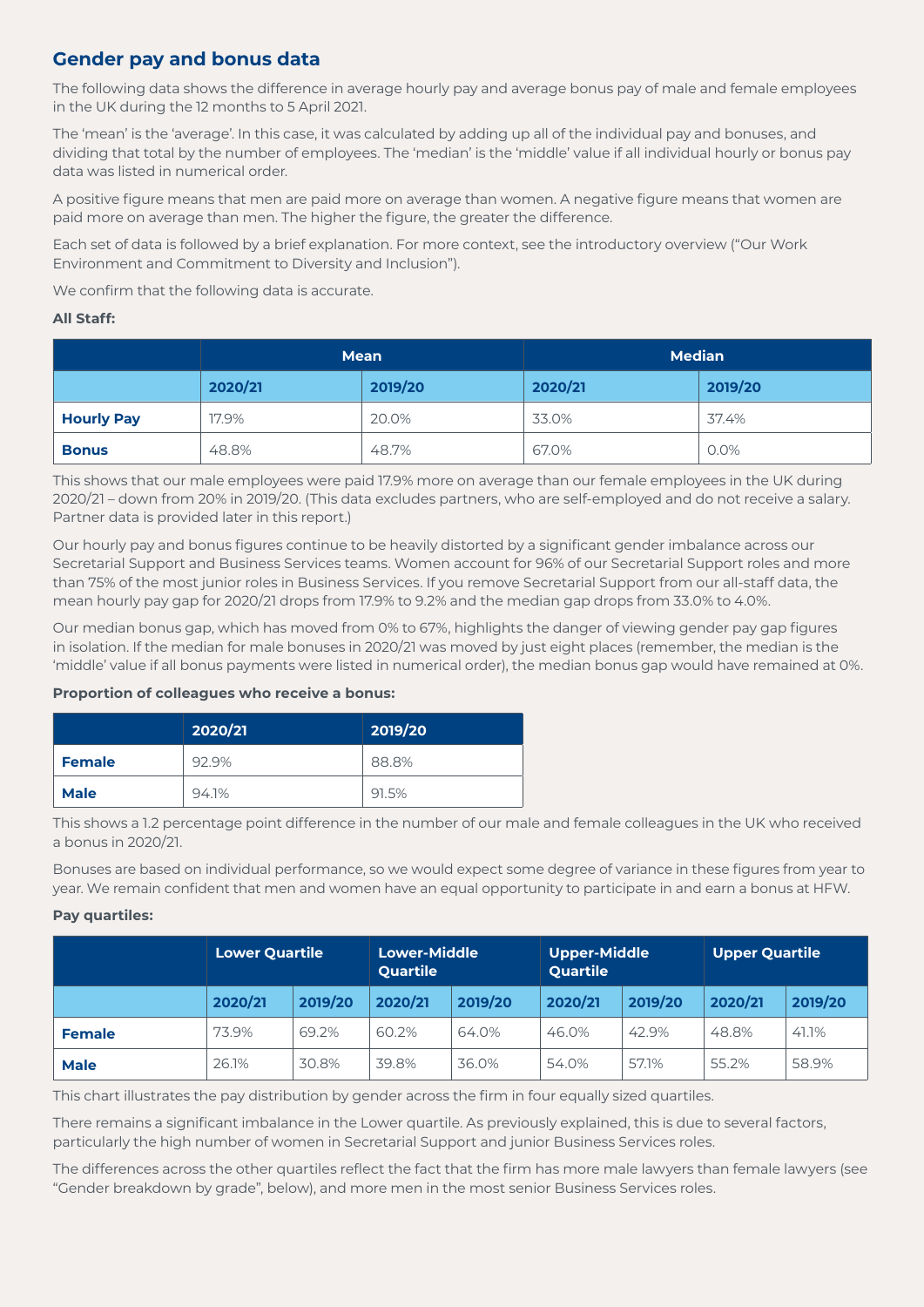### **Gender breakdown by grade**

|                                          | <b>Total</b> |       | <b>Partners</b> |       | <b>Associates</b> |       | <b>Trainees</b> |       | <b>Business</b><br><b>Services</b> |       | <b>Secretarial</b><br><b>Services</b> |       |
|------------------------------------------|--------------|-------|-----------------|-------|-------------------|-------|-----------------|-------|------------------------------------|-------|---------------------------------------|-------|
|                                          | 20/21        | 19/20 | 20/21           | 19/20 | 20/21             | 19/20 | 20/21           | 19/20 | 20/21                              | 19/20 | 20/21                                 | 19/20 |
| <b>Female</b>                            | 49%          | 47%   | 13%             | 15%   | 48%               | 43%   | 62%             | 59%   | 46%                                | 45%   | 96%                                   | 96%   |
| <b>Male</b>                              | 50%          | 52%   | 86%             | 84%   | 51%               | 56%   | 38%             | 37%   | 53%                                | 54%   | 2%                                    | 4%    |
| <b>Other</b><br>preferred<br>description | O%           | O%    | O%              | O%    | $1\%$             | 0%    | O%              | 0%    | 0%                                 | 0%    | O%                                    | 0%    |
| <b>Prefer not</b><br>to say              | $1\%$        | 1%    | $1\%$           | 2%    | O%                | 1%    | O%              | 4%    | 1%                                 | 1%    | 2%                                    | 0%    |

The key issue highlighted by this data is the significant under-representation of women within our partnership. Since the publication of our first Gender Pay Gap Report in 2016/17, the percentage of female partners at the firm globally has increased from 11% to 16% (the data in the above table is for the UK only). We remain focused on increasing female representation at partner level.

## **Additional data**

The firm is not legally required to publish the following data, but we have chosen to share it in the interest of transparency.

### **Hourly pay gap by lawyer grade**

|                          |                    | <b>Mean</b> | <b>Median</b> |         |  |
|--------------------------|--------------------|-------------|---------------|---------|--|
|                          | 2020/21<br>2019/20 |             | 2020/21       | 2019/20 |  |
| <b>Partners</b>          | 20.7%              | 29.5%       | $-20.3%$      | 20.1%   |  |
| <b>Associates</b>        | 3.1%               | 1.3%        | $-0.6%$       | 1.6%    |  |
| <b>Other fee-earners</b> | 10.4%              | 12.1%       | 10.8%         | 12.4%   |  |

This section breaks down the hourly pay gap by fee-earner grade to ensure a more relevant, like-for-like comparison.

The data shows that there is virtually no difference in average hourly pay between our male and female associates in the UK.

It also shows that our male partners were paid 20.7% more on average than our female partners in the UK. This is because we continue to have a greater proportion of male equity partners than female equity partners, who are paid more on average than their fixed-share counterparts. The female partner median is 20% higher than the male partner median, as the female median (the 'middle' individual in a list of pay from highest to lowest) is an equity partner, whereas the male median is a fixed-share partner. We recognise the need to improve female representation at the highest level of the firm.

The 'other' fee-earners category comprises paralegals, professional support lawyers and trainees.

### **Global gender pay gap**

|                   | <b>Mean</b> |         | <b>Median</b> |         |  |
|-------------------|-------------|---------|---------------|---------|--|
|                   | 2020/21     | 2019/20 | 2020/21       | 2019/20 |  |
| <b>Hourly Pay</b> | 18.3%       | 18.8%   | 31.2%         | 8.0%    |  |
| <b>Bonus</b>      | 38.7%       | 40.7%   | 33.5%         | 24.7%   |  |

HFW is one firm globally, and we are committed to creating a diverse and inclusive environment in all of our offices around the world. As such, as have decided to publish global hourly pay gap data, even though we are only legally required to publish data for the UK.

These calculations are based on gross annual pay, with all currencies converted to GBP using average exchange rates for the 2020/21 fiscal year. The figures do not include partners, consultants, contractors, temporary workers, or work experience roles.